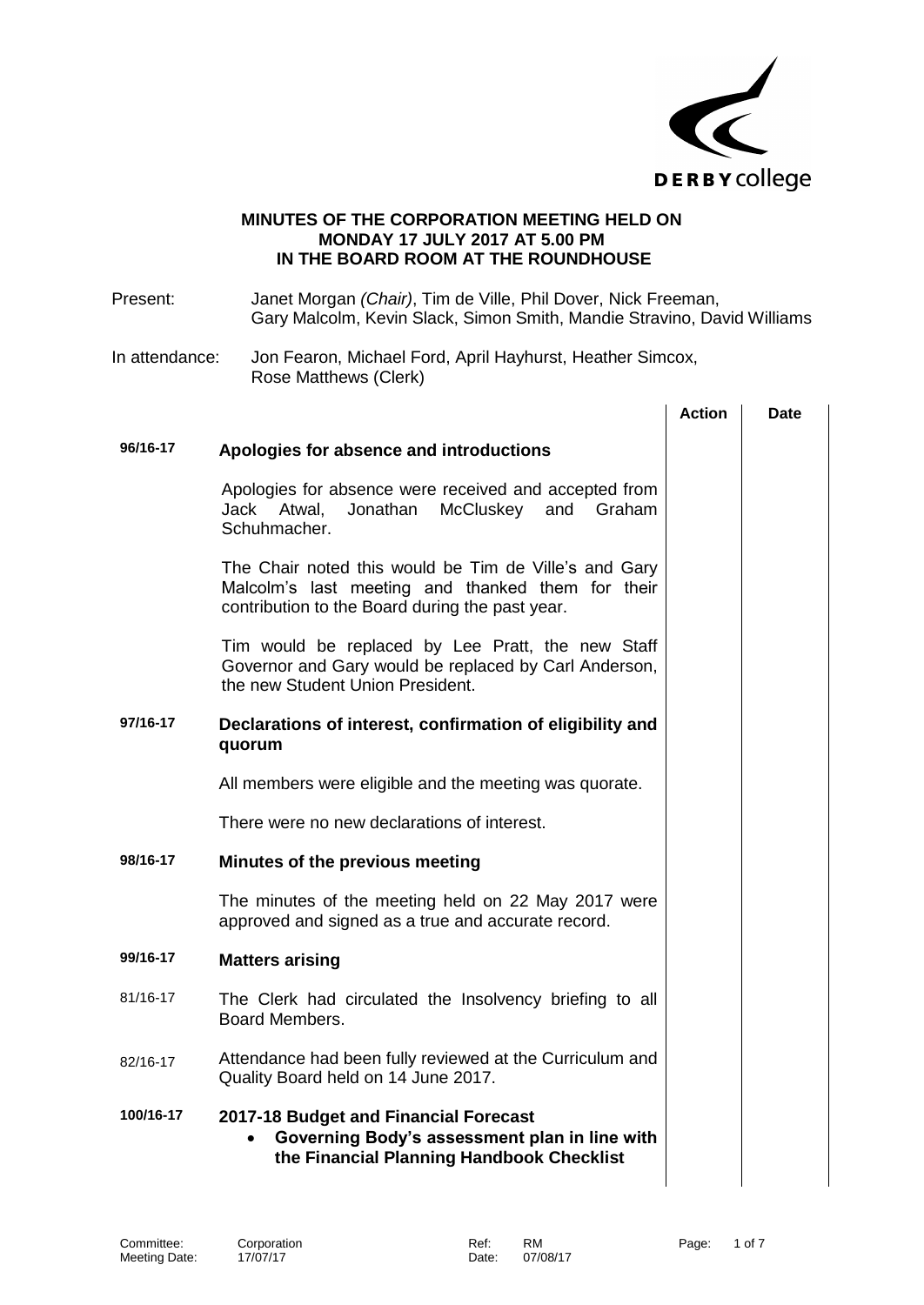|                             |                                                                                                                                                                                                                                                                                                                                                                                                                                                                                                                  | <b>Action</b> | <b>Date</b> |
|-----------------------------|------------------------------------------------------------------------------------------------------------------------------------------------------------------------------------------------------------------------------------------------------------------------------------------------------------------------------------------------------------------------------------------------------------------------------------------------------------------------------------------------------------------|---------------|-------------|
|                             | The CFO presented a proposed budget for 2017-18 and sought<br>the Corporation's approval ahead of submission to the ESFA by<br>the deadline of 31 July 2017.                                                                                                                                                                                                                                                                                                                                                     |               |             |
|                             | The Corporation Chair and the Chair of the Audit Committee,<br>along with the CFO, CEO and Deputy CEO had reviewed the<br>financial forecast in depth and compared key lines with the detail<br>in the Financial Planning Handbook checklist.                                                                                                                                                                                                                                                                    |               |             |
|                             | A sector EBITDA figure of 8% was predicted which would give<br>the College a 'good' financial health rating.                                                                                                                                                                                                                                                                                                                                                                                                     |               |             |
|                             | The 2016-17 position had benefitted significantly from the lagged<br>funding of 16-18 students. The shortfall in 2016-17 student<br>numbers would not impact until 2017-18 when it would result in<br>a £850K reduction in income. As a consequence, the College<br>would not meet its financial targets necessary to make pay<br>awards for 2016-17 and due to affordability it was recommended<br>not to award a retrospective pay award for 2016-17 and not to<br>award retrospective increments for 2016-17. |               |             |
|                             | An assumption has been made in the 2017-18 budget to make a<br>pay award and pay increments retrospectively, subject to<br>achievement of financial targets and following a review of<br>affordability.                                                                                                                                                                                                                                                                                                          |               |             |
|                             | Nick Freeman asked if any consideration had been given to non-<br>consolidation. The Chair said the pay award was based on the<br>achievement of targets which were not reached. Kevin Slack<br>said that would also have an impact on next year's budget.                                                                                                                                                                                                                                                       |               |             |
|                             | The CFO covered the key assumptions for the 2017-18 budget,<br>highlighting the £850K reduction in income, although noting<br>substantial income would be received form the Apprenticeship<br>Levy for both 16-18 and adult age groups from May 2017. There<br>would also be increased pension costs and costs incurred by the<br>Apprenticeship Levy.                                                                                                                                                           |               |             |
|                             | The greatest opportunity would be in the Apprenticeship market<br>- expected to achieve an increase of £2.5m, which does carry<br>some element of risk to it.                                                                                                                                                                                                                                                                                                                                                    |               |             |
|                             | The Deputy Principal - Employer and Economic Affairs<br>discussed the huge potential in the market, particularly in relation<br>to those employers who have worked with the College in the past<br>but haven't yet committed.                                                                                                                                                                                                                                                                                    |               |             |
|                             | Kevin Slack noted that whilst larger employers understood the<br>Levy, it would take smaller employers time to understand its<br>implications.                                                                                                                                                                                                                                                                                                                                                                   |               |             |
|                             | The Board approved the budget for 2017-18 acknowledging<br>guidance contained within the Financial Planning Handbook<br>checklist.                                                                                                                                                                                                                                                                                                                                                                               |               |             |
|                             | The Board approved the capital expenditure limit for<br>2017/18, including the authority to lease where beneficial to<br>the College.                                                                                                                                                                                                                                                                                                                                                                            |               |             |
|                             | The Board approved the sub-contractor proposal for<br>2016/17, including any subsequent increases to reflect final<br>rollover values.                                                                                                                                                                                                                                                                                                                                                                           |               |             |
| Committee:<br>Meeting Date: | Corporation<br>RM/Corp/Mins<br>Ref:<br>17/07/17<br>07/08/17<br>Date:                                                                                                                                                                                                                                                                                                                                                                                                                                             | Page:         | 2 of 6      |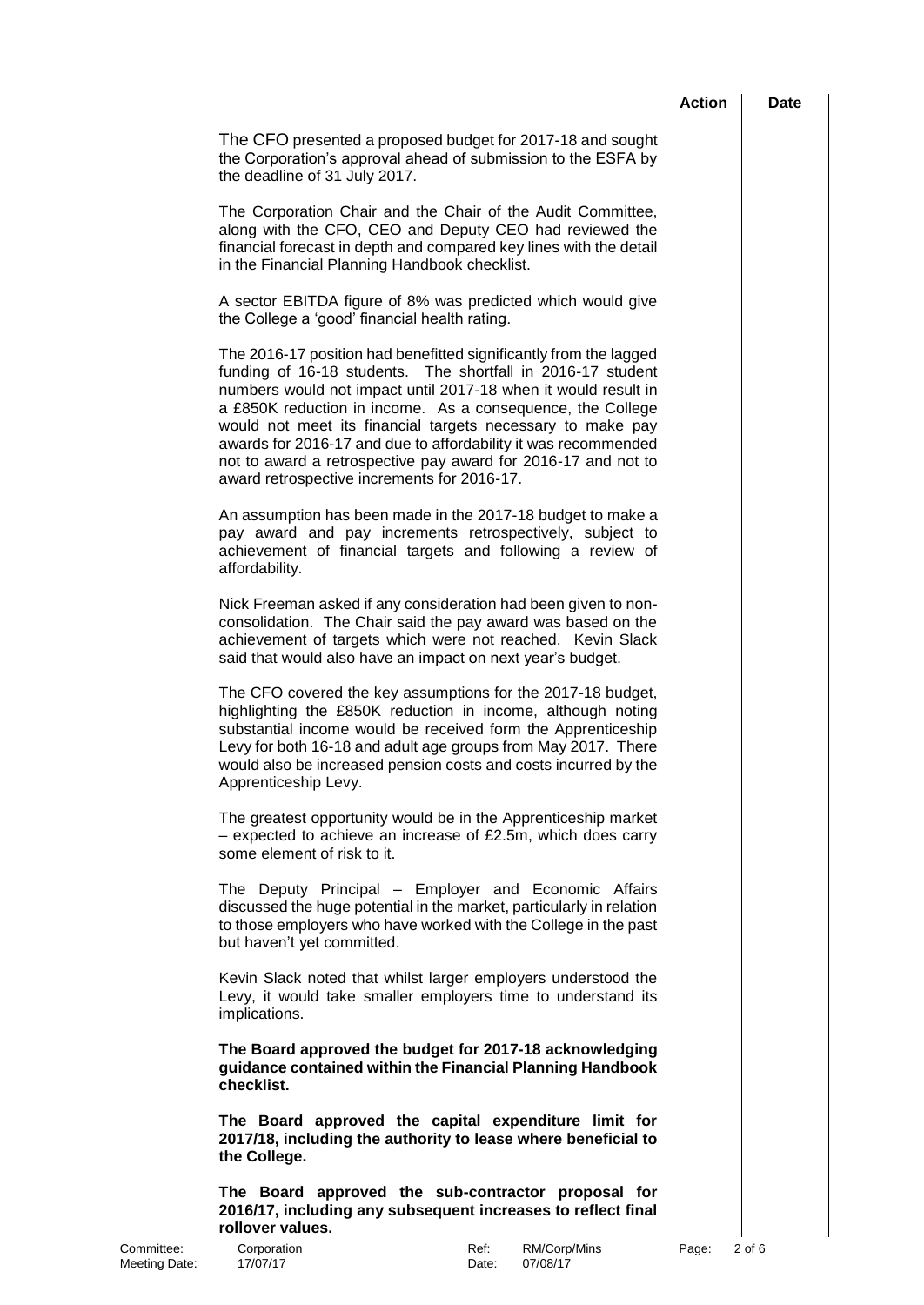|             |                                                                                                                                                                                                                                                                                                               | <b>Action</b> | Date |
|-------------|---------------------------------------------------------------------------------------------------------------------------------------------------------------------------------------------------------------------------------------------------------------------------------------------------------------|---------------|------|
|             | The Board approved the financial forecast for 2018/19.                                                                                                                                                                                                                                                        |               |      |
|             | The Board noted the benchmarking information and were<br>satisfied with the College's plans.                                                                                                                                                                                                                  |               |      |
|             | The Board approved the recommendation not to award a pay<br>increase or increments in 2017-18 based on affordability and<br>the failure to achieve key targets in 2016-17 for<br>Apprenticeships and EFA student numbers.                                                                                     |               |      |
| 101/16-17   | <b>Financial update including</b><br><b>Management Accounts June 2017</b>                                                                                                                                                                                                                                     |               |      |
|             | The CFO presented the Management Accounts for June<br>2017, headlines of which were discussed.                                                                                                                                                                                                                |               |      |
| 102/16-17   | <b>Strategic Risk Monitoring</b>                                                                                                                                                                                                                                                                              |               |      |
|             | The Director of Business Improvement shared his report<br>which detailed the high priority risks in the Corporate Risk<br>Register and provided a summary of current litigation<br>action being taken against the College.                                                                                    |               |      |
|             | Of note to Corporation Members, were the addition of<br>health and safety and focus on apprenticeship funding and<br>the changes in the Data Protection legislation.                                                                                                                                          |               |      |
|             | There was no new litigation to report.                                                                                                                                                                                                                                                                        |               |      |
| 103/16-17   | <b>Property Report</b>                                                                                                                                                                                                                                                                                        |               |      |
|             | The Deputy CEO presented a progress report towards the<br>achievement of the College's Property Strategy.                                                                                                                                                                                                     |               |      |
|             | Of particular note to Corporation Members, a questionnaire<br>had been received from the ESFA with a request to collect<br>data on the College's buildings, following the Grenfell<br>Tower fire. The College submitted the questionnaire by the<br>deadline, and at this stage there were no undue concerns. |               |      |
| 104/16-17   | <b>Freedom of Information Report</b>                                                                                                                                                                                                                                                                          |               |      |
|             | The Deputy CEO provided a report detailing a summary of<br>Freedom of Information (FOI) requests for 2016-17 for<br>Members' information.<br>Members noted responses<br>complied with guidelines.                                                                                                             |               |      |
| 105/16-17   | Report from the Audit Committee held on 27 June 2017                                                                                                                                                                                                                                                          |               |      |
|             | The Chair of the Audit Committee presented the report<br>from the meeting held on 27 June 2017.                                                                                                                                                                                                               |               |      |
| 105/16-17.1 | <b>External Audit Plan and Strategy for 2016-17 Financial</b><br><b>Statements</b>                                                                                                                                                                                                                            |               |      |

Committee: Corporation Committee: Corporation Ref: RM/Corp/Mins Page: 3 of 6<br>
Meeting Date: 17/07/17 Committee: 07/08/17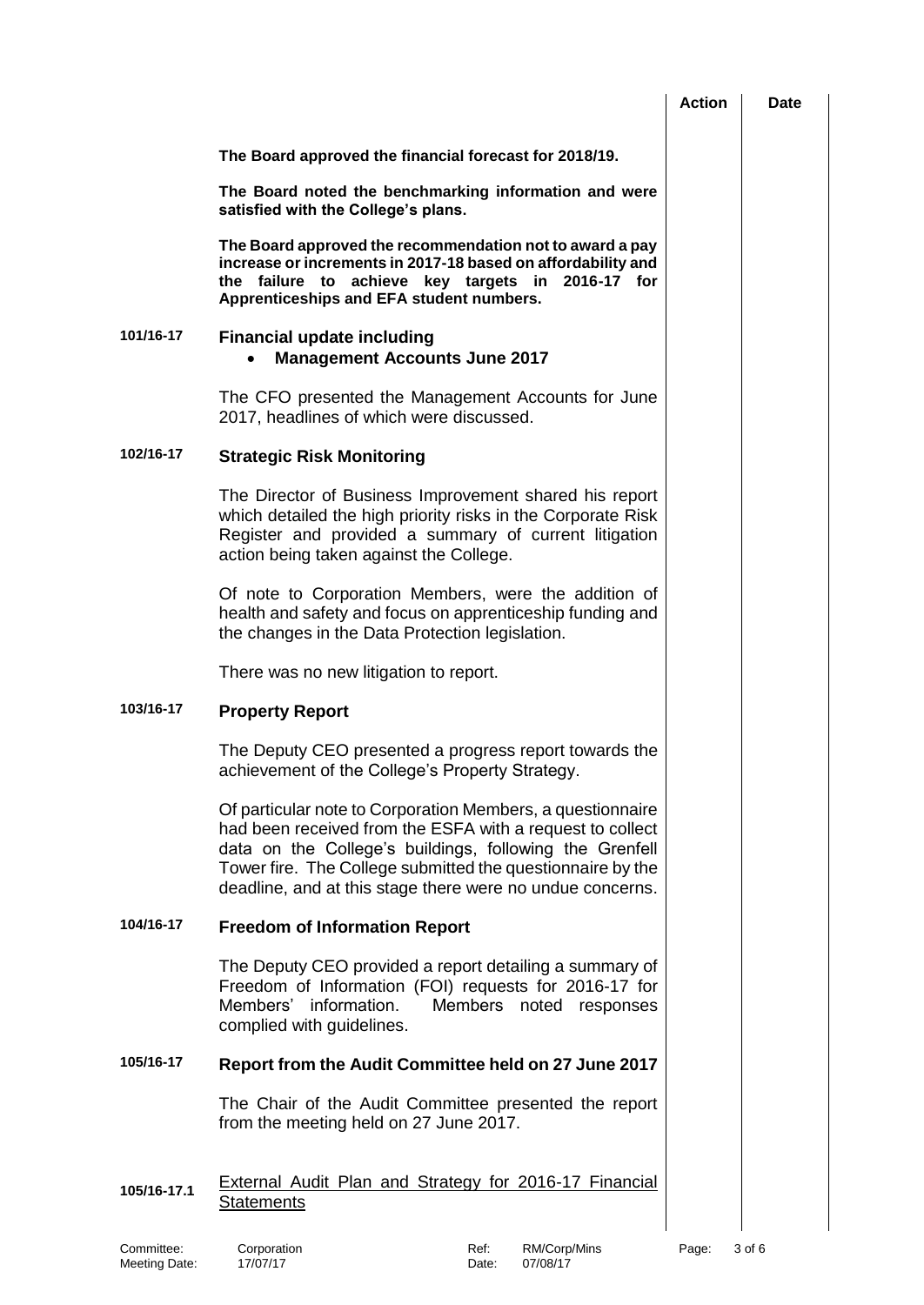|             |                                                                                                                                                                                                                   | <b>Action</b> | <b>Date</b> |
|-------------|-------------------------------------------------------------------------------------------------------------------------------------------------------------------------------------------------------------------|---------------|-------------|
|             | The Committee approved the External Audit Plan and<br>Strategy for 2016-17 Financial Statements.                                                                                                                  |               |             |
| 105/16-17.2 | <b>Internal Audit Reports</b>                                                                                                                                                                                     |               |             |
|             | The Internal Auditors, ICCA, provided verbal updates on<br>the three recent internal audit reports, the full reports of<br>which would be available for the September 2017 meeting.                               |               |             |
|             | Corporate Governance had received an overall green<br>rating, with three recommendations, the main one relating<br>to safeguarding training which had been scheduled for<br>September 2017.                       |               |             |
|             | Part 1 of the English and Maths Strategy Audit had been<br>completed with Part 2 of the Audit deferred to give the new<br>English and Maths Director an opportunity to embed the<br>recommendations.              |               |             |
|             | The Mock Funding Audit had been deferred to July 2017.                                                                                                                                                            |               |             |
|             | Members received the Apprenticeships Reforms and<br>Growth Strategy (Part1) Internal Audit Report with one<br>recommendation.                                                                                     |               |             |
|             | The Fundamental Financial Accounting Controls Internal<br>Audit Report was presented, which found no significant<br>weaknesses, but identified four recommendations.                                              |               |             |
| 105/16-17.3 | 2017-18 Assurance Plan                                                                                                                                                                                            |               |             |
|             | The Committee would agree the assurance plan at their<br>meeting in September.                                                                                                                                    |               |             |
| 105/16-17.4 | <b>Review of Internal and External Audit Recommendations</b>                                                                                                                                                      |               |             |
|             | High priority risks were identified in the Corporate Risk<br>Register as well as actions taken to mitigate against these.                                                                                         |               |             |
| 105/16-17.5 | <b>Cash Loss Report</b>                                                                                                                                                                                           |               |             |
|             | Members received a Cash Loss Investigation Report and<br>highlighted<br>recommendations<br>had<br>noted<br>the<br>been<br>implemented. The Chair said he was pleased with the<br>action the management had taken. |               |             |
| 105/16-17.6 | <b>EU General Data Protection Regulation</b>                                                                                                                                                                      |               |             |
|             | The Committee had received a presentation on the EU<br>General Data Protection Regulation, which highlighted the<br>key principles of the regulation and compliance measures<br>being taken by the College.       |               |             |
|             |                                                                                                                                                                                                                   |               |             |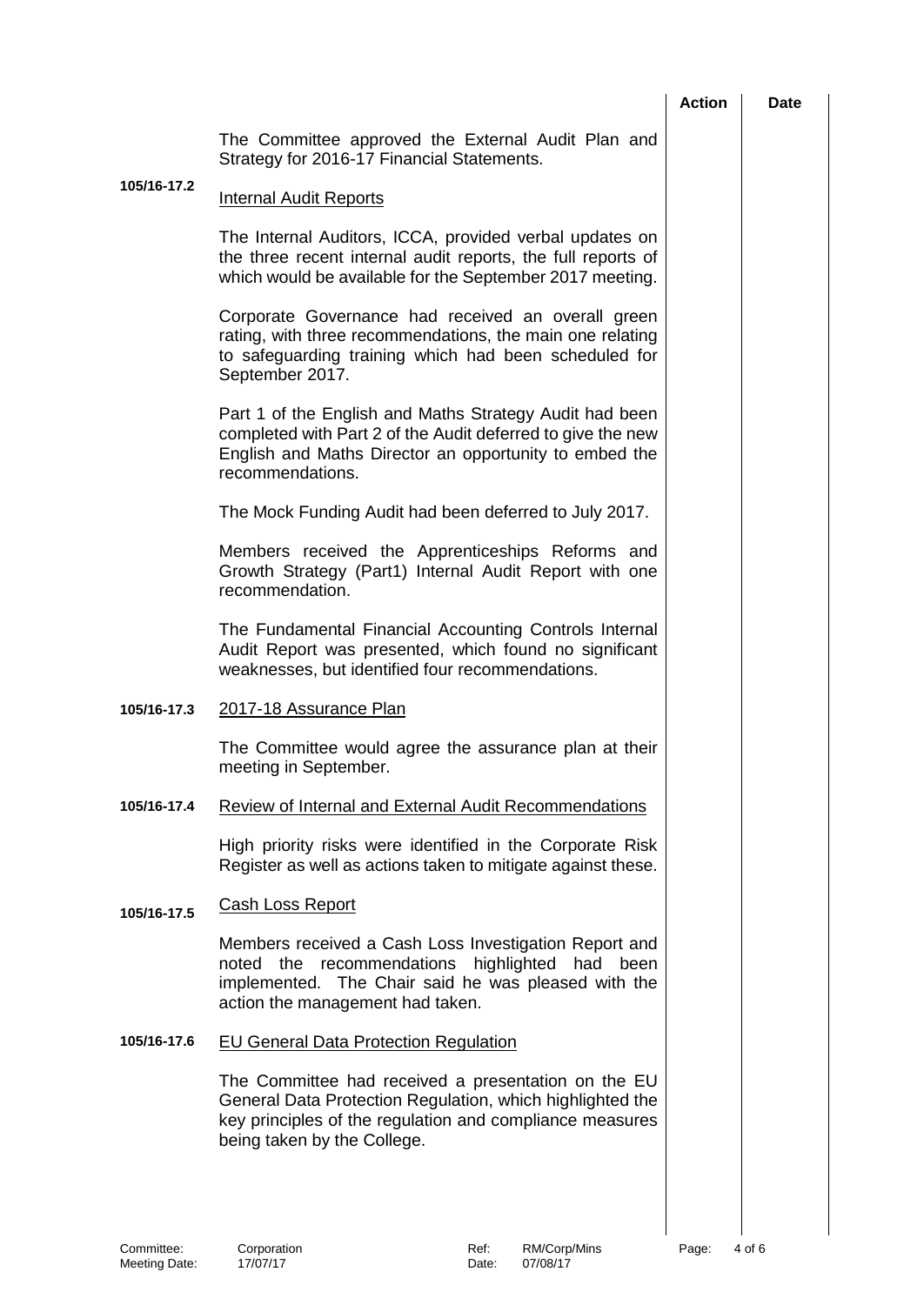|             |                                                                                                                                                                                                                                                                                                                                                                                                           | <b>Action</b> | Date |
|-------------|-----------------------------------------------------------------------------------------------------------------------------------------------------------------------------------------------------------------------------------------------------------------------------------------------------------------------------------------------------------------------------------------------------------|---------------|------|
| 105/16-17.7 | <b>Procurement Regulations and Tendering Procedures</b>                                                                                                                                                                                                                                                                                                                                                   |               |      |
|             | An annual review of the Procurement Regulations and<br>Tendering Procedures had taken place and it was agreed<br>this would be revisited and cross referenced with the<br>Human Trafficking Statement.                                                                                                                                                                                                    |               |      |
| 106/16-17.8 | Report from the Curriculum and Quality Committee<br>held on 14 June 2017                                                                                                                                                                                                                                                                                                                                  |               |      |
|             | The Chair of the Curriculum and Quality Committee shared<br>his report from the meeting held on 14 June 2017.                                                                                                                                                                                                                                                                                             |               |      |
|             | The meeting commenced with a presentation from the<br>Senior Teaching and Learning Coach, who covered<br>developments to date which reflected Ofsted's view of<br>teaching and learning in the College. The Chair was<br>inspired by the next steps in terms of the future strategy<br>and innovative techniques engaged.                                                                                 |               |      |
|             | Members of the Committee spent time scrutinising and<br>attendance,<br>noting<br>discussing<br>that<br>employers'<br>expectations were higher than benchmarks set.<br><b>The</b><br>Committee Chair reported that the College did not<br>demonstrate any complacency around attendance and<br>examples of new initiatives to continually improve students'<br>attendance were presented to the Committee. |               |      |
|             | An updated Organisational QPR was presented to<br>Members, highlights include the successful reaccreditation<br>of the IAG Matrix Award and the Landex Peer Review.                                                                                                                                                                                                                                       |               |      |
|             | A proposal was presented to the Committee in line with the<br>Post-16 education reforms, to incorporate<br>new<br>Apprenticeships, Academy and Technical Education into<br>the Committee structure.<br>The Committee agreed to<br>change its name to the 'Standards Committee' from<br>September.                                                                                                         |               |      |
| 107/16-17   | Report from the Search and Governance Committee<br>held on 17 July 2017                                                                                                                                                                                                                                                                                                                                   |               |      |
|             | The Chair of the Search and Governance Committee<br>provided a verbal report following the meeting held earlier<br>in the day.                                                                                                                                                                                                                                                                            |               |      |
|             | The Committee had reviewed Members' Terms of Office<br>and noted the number of Members whose Terms of Office<br>were due to expire in 2018.                                                                                                                                                                                                                                                               |               |      |
|             | The Committee recommended that Jack Atwal be<br>considered, in principle, as a suitable replacement for the<br>Chair of Corporation when the current Chair's term of office<br>comes to an end and shadows the Chair for the<br>forthcoming year.                                                                                                                                                         |               |      |